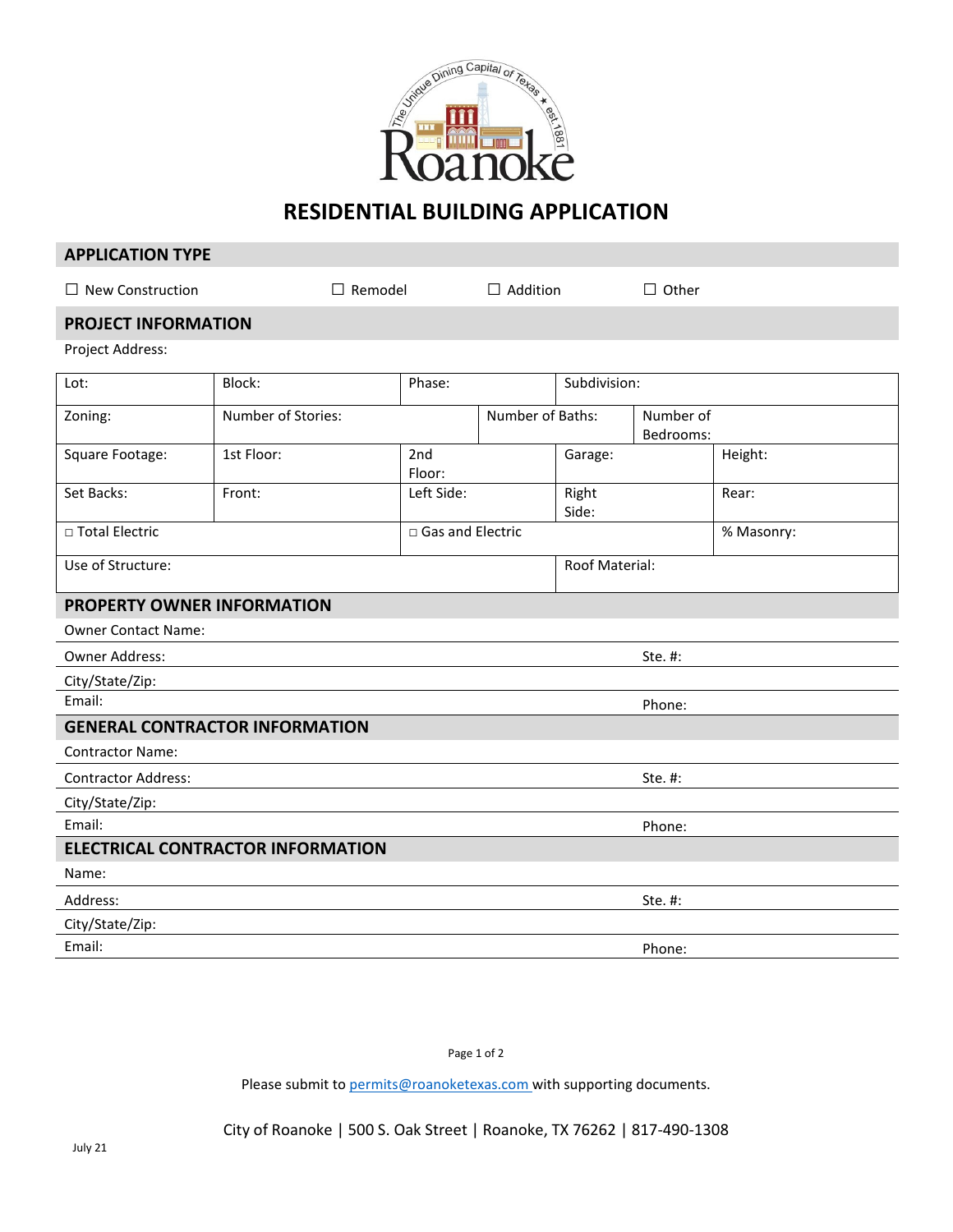

## **MECHANICAL CONTRACTOR INFORMATION**

| Name:                                                         |               |           |
|---------------------------------------------------------------|---------------|-----------|
| Address:                                                      | Ste. #:       |           |
| City/State/Zip:                                               |               |           |
| Email:                                                        | Phone:        |           |
| PLUMBING CONTRACTOR INFORMATION                               |               |           |
| Name:                                                         |               |           |
| Address:                                                      | Ste. #:       |           |
| City/State/Zip:                                               |               |           |
| Email:                                                        | Phone:        |           |
|                                                               |               |           |
| Have all deed restrictions and ordinances been complied with? | $\square$ Yes | $\Box$ No |
| Explain:                                                      |               |           |
|                                                               |               |           |

This permit becomes Null and Void if work or construction authorized is not commenced within 180 days or if work ceases for a period of 180 days after the work is commenced. I hereby certify that I have read and examined this application and know the same to be true and correct all provisions of laws and ordinances governing this type of work will be complied with whether specified herein or not. The granting of this permit does not presume to give authority to violate or cancel the provisions of any other state or local law regulating construction or the performance of construction. Any owner or authorized agent violating any of the statements in this building permit shall be deemed guilty of a misdemeanor and shall be punishable by a fine of not more than \$2000.00 or imprisonment for not more than 90 days, or by both such fine and imprisonment.

| Owner Signature: 1999 March 2008 March 2009 March 2009 March 2009 March 2009 March 2009 March 2009 March 2009 |                                           |
|---------------------------------------------------------------------------------------------------------------|-------------------------------------------|
|                                                                                                               |                                           |
|                                                                                                               | Date: <u>Date: Electron Communication</u> |
|                                                                                                               | Residential Fee \$_________               |
|                                                                                                               | Plan Review Fee \$                        |
|                                                                                                               | Permit Fee Total \$                       |
|                                                                                                               | Page 2 of 2                               |

Please submit to [permits@roanoketexas.com w](mailto:permits@roanoketexas.com)ith supporting documents.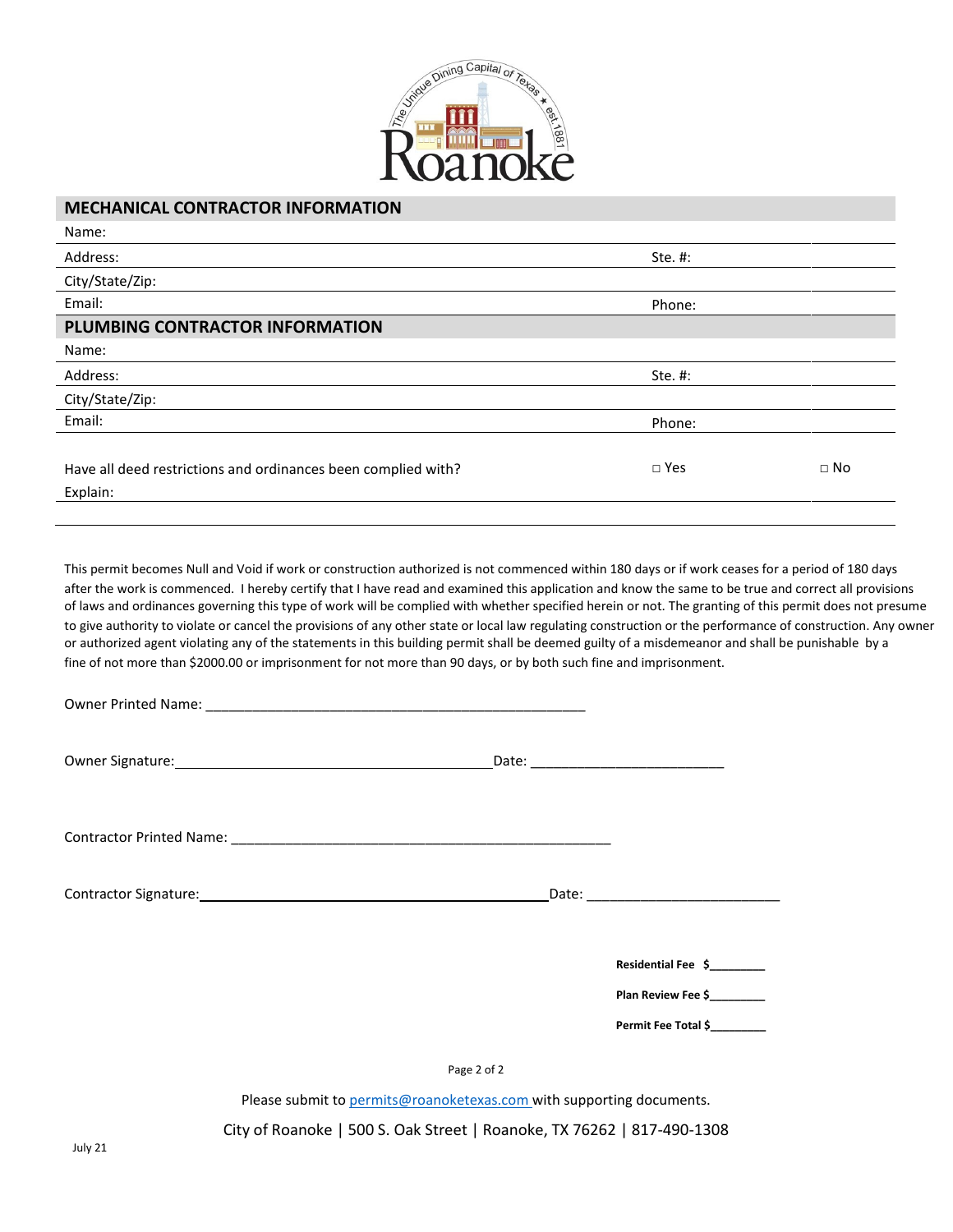

# **RESIDENTIAL PERMIT CHECKLIST**

|               | *** Submittal is incomplete and will not be accepted if any of the checklist items are missing.                                              |
|---------------|----------------------------------------------------------------------------------------------------------------------------------------------|
|               | Current Adopted Codes: 2018 IRC, 2018 IECC and 2020 NEC                                                                                      |
|               | USB flash drive or CD with all plans in pdf                                                                                                  |
|               | Plot Plan (with setbacks and drainage pattern reflecting the engineered subdivision drainage plan) Minimum<br>Finished Floor Elevation (FFE) |
|               | Engineered Drainage Plans (when not in a subdivision with an engineered plan) Final                                                          |
|               | Drainage plan will require an engineer's letter                                                                                              |
|               | Foundation/Pier Plans (with detail and engineer's letter)                                                                                    |
|               | <b>Floor Plans</b>                                                                                                                           |
|               | Framing/Roof Plans (with engineer's seal)                                                                                                    |
|               | Truss Plan (with engineer's seal)                                                                                                            |
|               | Braced Wall Plan (with engineer's seal)                                                                                                      |
|               | MEP Plans (electrical only for new houses) Elevations                                                                                        |
|               | Elevations                                                                                                                                   |
|               | Energy Code Compliance Report (2018 IECC)                                                                                                    |
|               |                                                                                                                                              |
|               | I hereby certify that all items listed above have been provided to the City of Roanoke for review.                                           |
|               |                                                                                                                                              |
| Printed Name: |                                                                                                                                              |
|               |                                                                                                                                              |
|               | Date:                                                                                                                                        |
|               | Please submit to permits@roanoketexas.com with supporting documents.                                                                         |
|               | City of Roanoke   500 S. Oak Street   Roanoke, TX 76262   817-490-1308                                                                       |
| July 21       |                                                                                                                                              |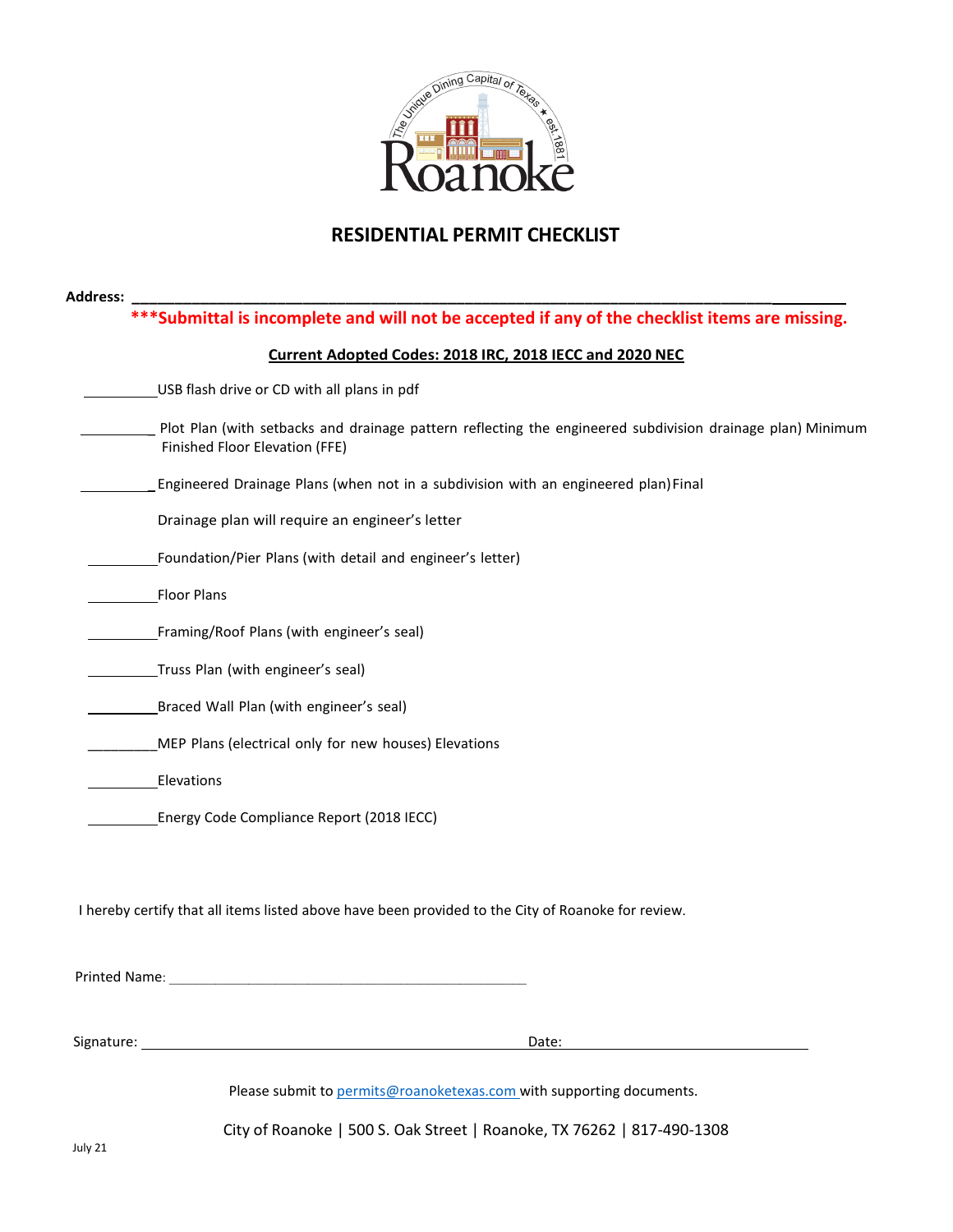

# **Storm Water Pollution Prevention And Construction Site Waste Consent Form for Contractors/ Builders/ Developers**

Project Address\_\_\_\_\_\_\_\_\_\_\_\_ \_ Developer -------------

Pollution from a construction site is not only about controlling sedimentation and situation By means of erosion control. All construction site waste that leaves a construction area will eventually make it into the storm water system. Situation and the contribution of other pollutants from construction sites can cause physical, chemical and

biological harm to our nation's waters.

# **Illicit Discharge:**

Any discharge from a site that is not entirely composed of storm water is known as an illicit discharge.

Please identify that you have read and understand the following construction waste guidelines by initializing each item below.

**Pollutants Most Commonly Discharged from Construction sites** 

> **Sediment Solid and Sanitary Wastes Fertilizer Pesticides Oil and Grease Concrete Truck Washout Construction Chemicals Misc. Construction Debris**

- \_ During a short period of time, construction sites can contribute more sediment to streams than can be deposited naturally during several decades. The City of Roanoke requires that erosion control measures be placed and maintained regularly at all construction sites.
- If a construction site disturbs more than (1) acre of land, it must be covered by the state's TPDES Permit TXR150000 that regulates storm water discharges to state waters.
- \_All building construction debris must be gathered up and removed by the end of each day of construction or before any projected rain event. This includes, but is not limited to excavation material, Vegetation, bricks, concrete, timber, metals, glass, tiles, paper and food waste.
- \_ Waste, construction materials and pollutant (pesticides, grease, petroleum products, paints, toxic chemicals, etc.) must be stored in the upright positions and on racks/stands during construction.
- \_ Any potential storm sewer pollutant (pesticides, grease, petroleum products, paints, toxic chemicals, Etc.) must be stored in the upright position and on racks/stands during construction. \_ Access shall be provided at all times during construction or demolition for waste collection vehicles.
- \_ All of the following are indications that storm water leaving a construction site contains an illicit Discharge. The contractor must keep a constant check that any water leaving a construction site Is free of these indicators. Unusual color, cloudiness, surface scum, foam, pungent odor, oil sheen, debris, algae If the site contains construction trash, does not maintain its erosion control measures, is releasing illicit

discharges or is not in compliance with any portion of the City of Roanoke ordinances it can be issued a violation. My signature below indicates that I have read and understand the above information.

Print Name: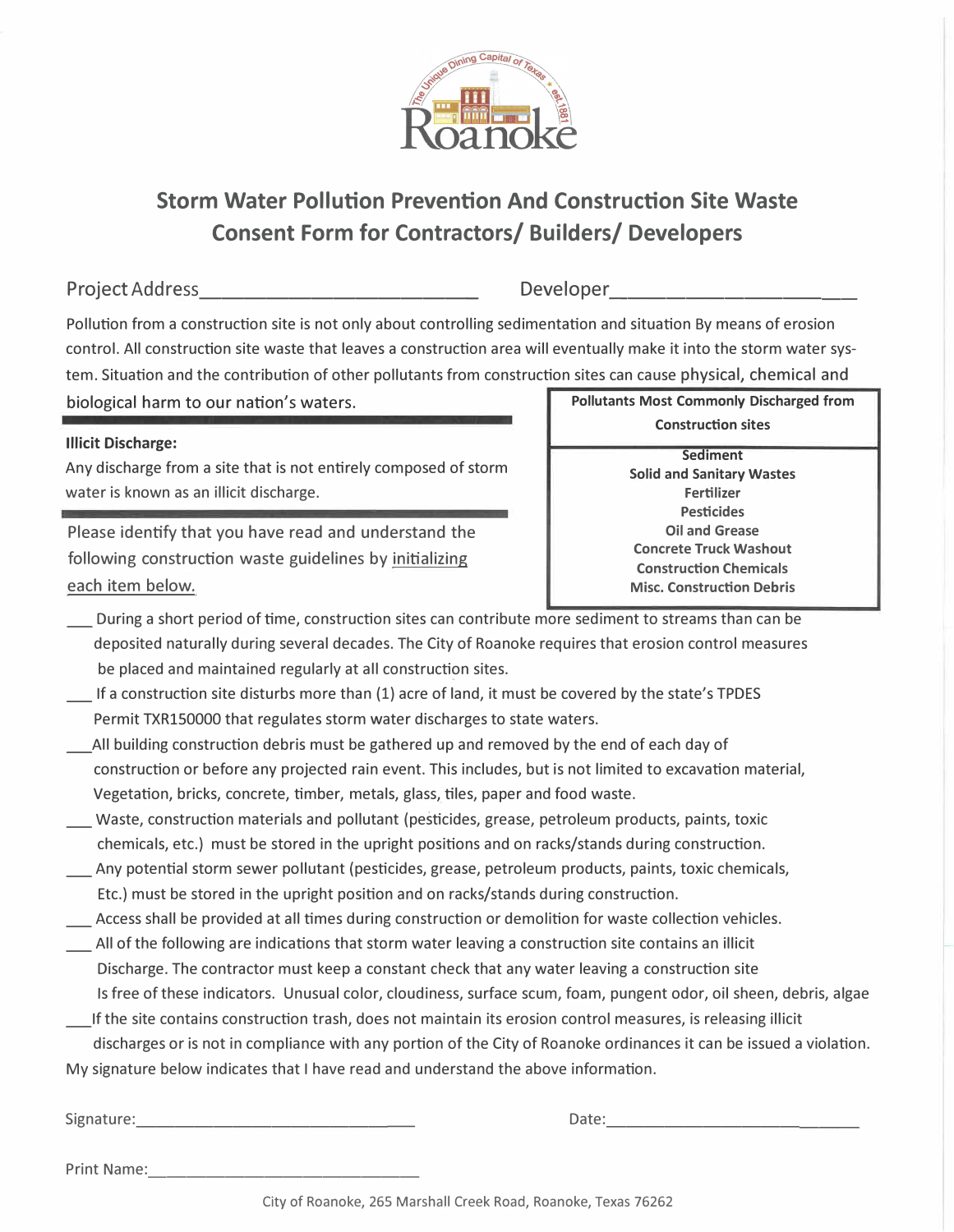

# **Residential Construction Guidelines for New Dwellings**

These guidelines are for information purposes only. The contractor is obligated to comply with all adopted codes and ordinances

## **Current Adopted Codes: 2018 IRC, 2018 IECC and 2020 NEC**

**PLAN REVIEW:** The established goal is to complete plan reviews within fifteen (15) working days, excluding day of submittal. The fifteen day period begins when all submittal requirements are met. Once the permit is processed and approved, the contractor will be notified of all applicable fees and can obtain the permit. Accessory structures and uses included on plans for new homes require separate permitting and review. Any plans not picked up within 45 days after notification will be considered abandoned and plan review fee assessed.

## **SEPARATE PERMIT REQUIRED:**

A separate permit shall be required for:

- Masonry fences and/or masonry columns for fences or gates.
- Retaining walls more than 48 inches from the bottom of the footing.
- Detached structures such as garages or shade structures.
- Outdoor kitchens, fireplaces and living areas that are not part of the main structure.
- Fountains, pools and spas.
- Irrigation systems that are tied to city water.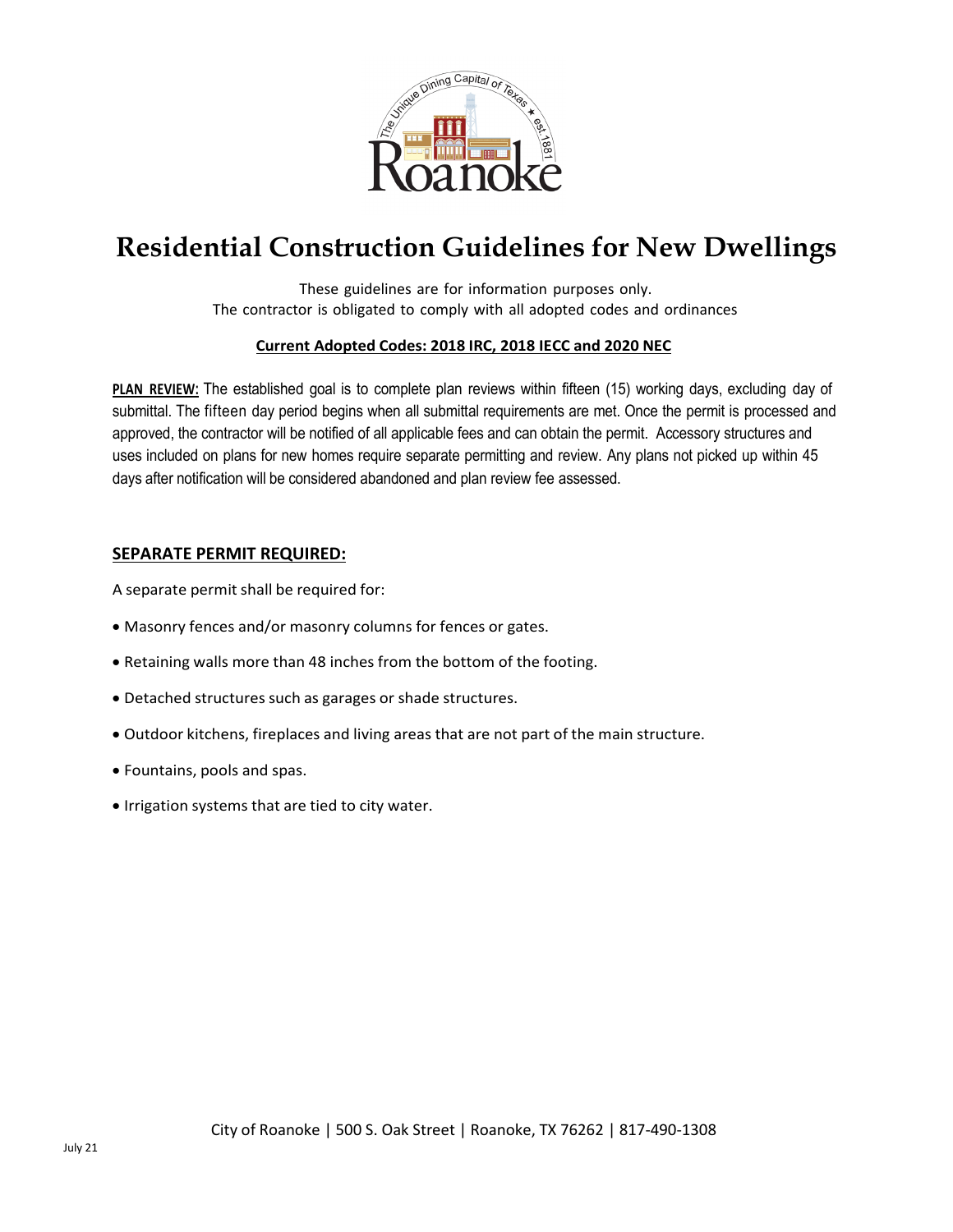

# **RESIDENTIAL PERMIT SUBMITTAL REQUIREMENTS**

**The following items must be included with the application.** Incomplete plans, submittals, and/or applications may create delays. **Once permit is approved, a final set of paper plans will be required for field use.**

## **Current Adopted Codes: 2018 IRC, 2018 IECC and 2020 NEC**

#### **CONTRACTOR REGISTRATION**

The General Contractor must be currently registered with the City of Roanoke prior to submittal of the building permit.

#### **A. Prior to permitsubmittal the SWPPP must be approved by the Public Works Department.**

**B. Building Permit Application.** All information must be completed or the application will not allow submittal. All MEP subcontractors shall be listed and currently registered with the city. (There is no registration fee.)

#### **C. Plot Plan** showing:

- Construction access from public street or alley
- Street address
- Location and dimensions of new structure with all building setbacks with distance from all property lines
- Drainage arrows to conform with engineered drainage plan
- Scale of drawing (appropriate for sheet size)
- North arrow
- Minimum Finished Floor Elevation (FFE)
- Fences that will not have a separate permit shall depict the location on the plot plan.

**D. Complete Set of Plans**to scale, in pdf and labeled accordingly to include the following: (Labeling must specify the sheet or plan set. Ex: Arch plans, Site plan, Energy Code, etc.)

- Floor plan
- Electrical plan
- Engineered framing plan which includes flooring details for **any future finish out space.**
- Elevation plan
- Roof plan
- Engineered floor truss layout
- Engineered wall bracing plans demonstrating compliance with 2018 IRC Section 602.10
- Foundation Plans with State of Texas Engineer seal and signature along with an engineer's cover letter referencing the current code and soil report.

• Drainage/grading plan with arrows showing the directional flow of drainage and must match the subdivision grading plan. For sites that are single lots or lots in subdivisions without an engineered drainage plan, an engineered drainage study and plan must be submitted. If a pondis planned for the site, it must be shown on the drainage/grading plan.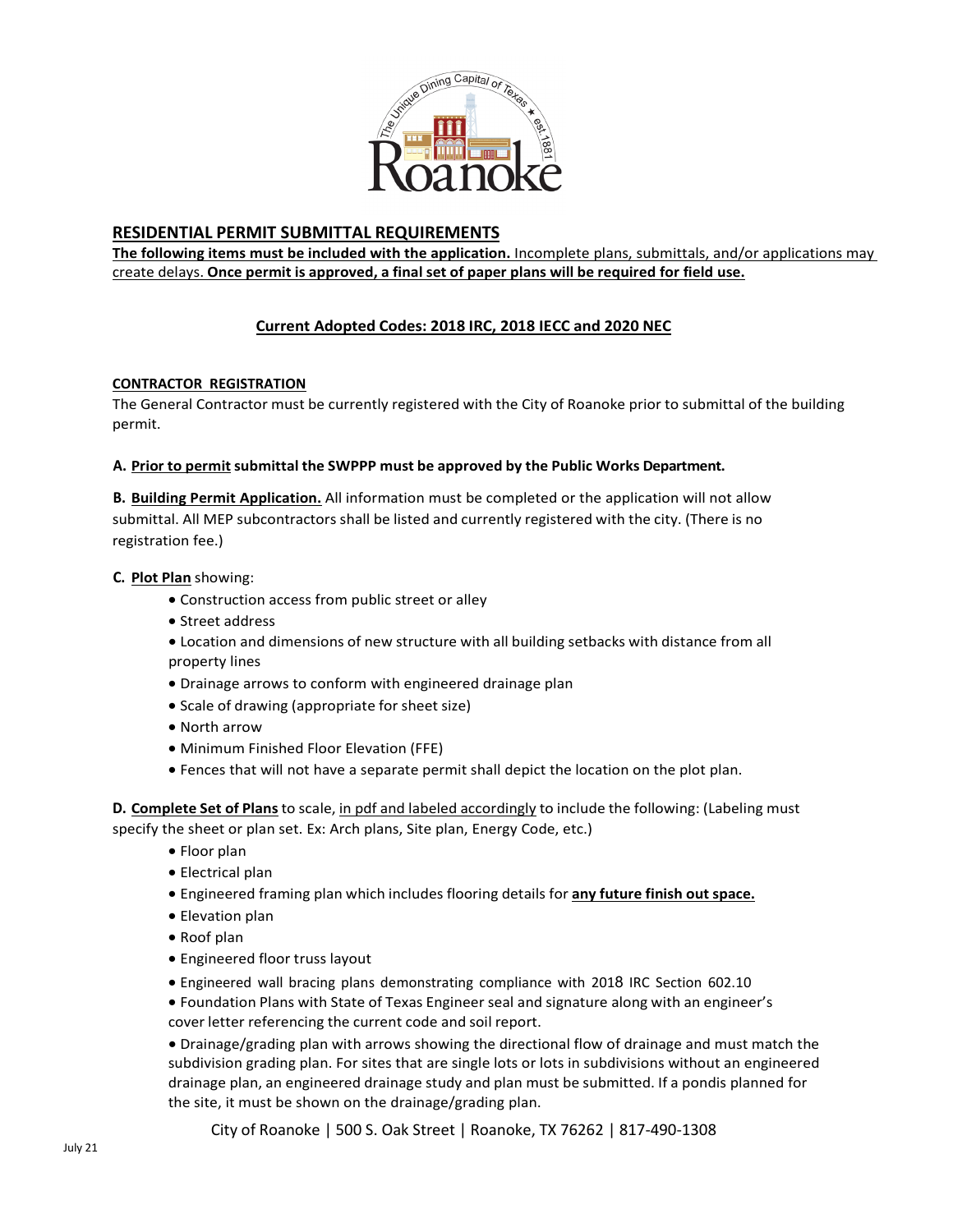

- **E. Energy Code** Energy report and inspection is required. This can be conducted by contractor's company of choice. Acceptable programs:
	- ICCC E-CALC certification available from Texas Energy Systems Lab at iccc.tamu.edu
	- REScheck available from the US Department of Energy at energycodes.gov
	- Energy Star Certification available from U.S. EPA at energystar.gov
	- Prescriptive Method from the 2018 IECC

Energy code documents must include the following:

- 1. Insulation R-values
- 2. Fenestration U-Factors & SHGC calculations
- 3. Area weighted U-factor
- 4. Mechanical System design criteria
- 5. Mechanical and service water heating; type, size & efficiencies
- 6. Equipment system controls
- 7. Duct sealing, duct & pipe insulation and location
- 8. Air sealing details.

*Additional submittal information may be required based on project and subdivision requirements.*

**AUTOMATIC FIRE SPRINKLER SYSTEMS** - Required when under roof calculations including porches, balconies, garage and habitable attic space, with sloped ceilings 5-ft or higher with a minimum of 70 square feet of 7' ceiling height, and accessible by a stairway, exceeds 5,000 square feet. If a ceiling design in a residential structure exceeds an 8/12 pitch, special requirements must be accomplished toensure proper fire protection coverage. It is the responsibility of the fire sprinkler system designer of record to verify that all products used meet the current adopted version of NFPA13-R. Sprinkler plansare submitted by the Licensed Fire Protection Contractor to the Roanoke Fire Marshal, Doug Parks. Applicant is responsible for fees charged for their review. Plans will be reviewed and approved by theFire Marshal's office and forwarded to the Building Inspector.

**FORM SURVEY** Submittal required a minimum 24 hours before requesting foundation inspection. The survey shall verify the location of the building on the lot and elevation in cases where a minimum finishfloor elevation is specified. Form surveys may be uploaded and emailed or a copy in packet at Plumbing Rough inspection.

#### **FENCE OR RETAINING WALL**

Fences and retaining walls meeting the criteria listed below require a separate fence permit:

- A non-masonry fence greater than seven (7) feet in height. Fences over eight (8) feet in heightfrom grade require a variance to the zoning ordinance.
- Any fence that is all or part of a swimming pool barrier.
- A masonry fence or retaining wall 48 inches or greater from the bottom of the footing to the top of the wall shall have an engineered sealed plan.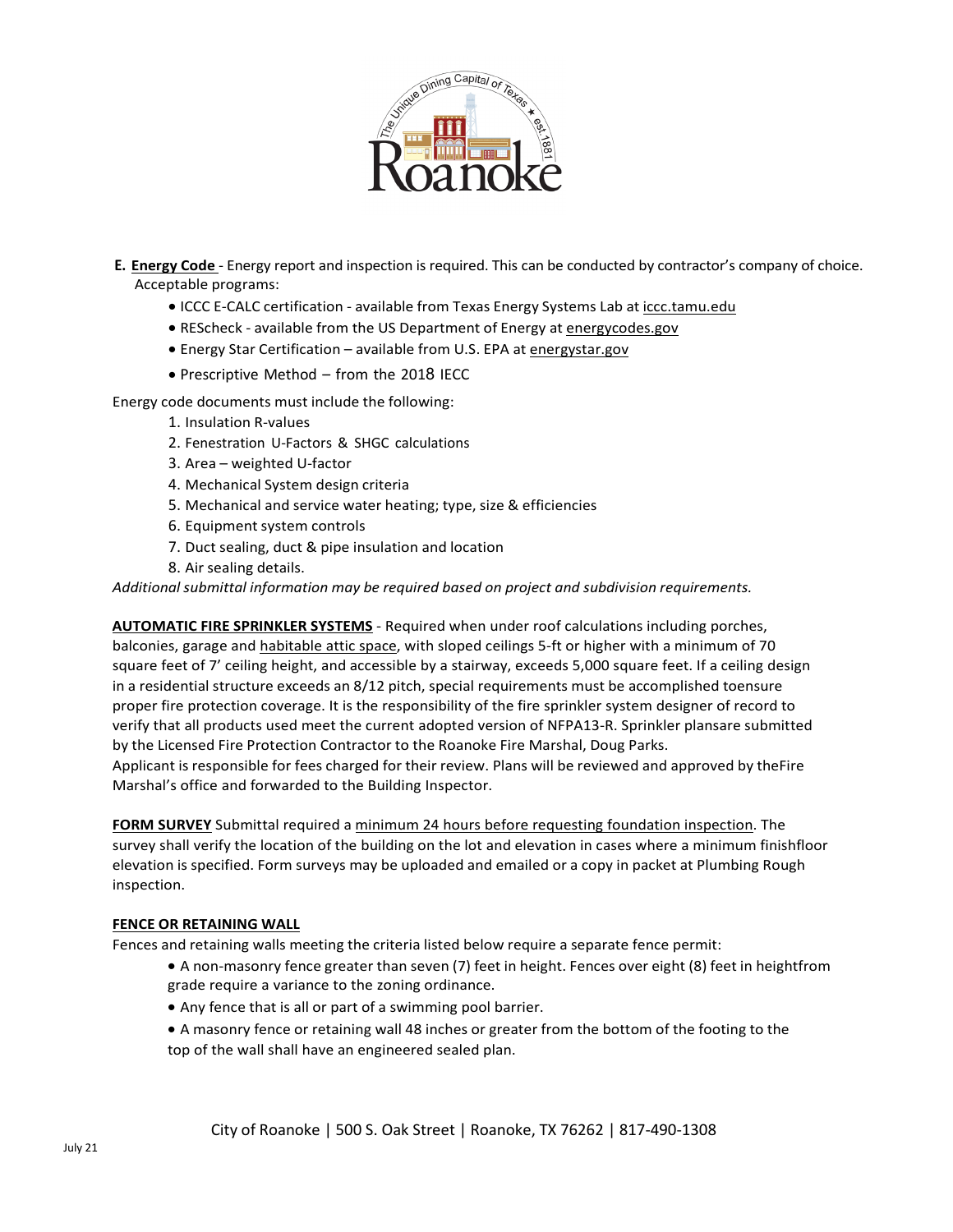

**INSPECTION REQUESTS:** Inspection Requests are required to be requested by going to this link on our website: https://roanoketexas.com/FormCenter/Community-Development-Services-5/Request-an-Inspection-38

- It is the General Contractor's responsibility to request all inspections.
- The City stamped set of plans MUST be on the jobsite for ALL inspections.
- Inspection must be requested prior to 8:00 a.m. for same day inspection.
- All inspections not performed due to inclement weather MUST be re-scheduled by the general contractor.

• No concrete or plumbing rough inspections will be made if it is too wet. No concrete inspections will be made unless the temperature is 38 degrees and rising. Do not lay brick whenit will be below 40 degrees before mortar setting.

• To cancel an inspection call 817-490-1308 or send an email to [inspections@roanoketexas.com](mailto:inspections@roanoketexas.com) before 8:30 am.

#### **RE-INSPECTION FEE**

\$150.00 RE-INSPECTION FEE may be charged when:

- Work called for inspection is incomplete;
- Building address and/or permit card is not clearly posted;
- City approved plans are not on the job site available to the inspector;
- The building is locked or work otherwise not available for inspection when called;
- Items noted for correction on initial inspection are not corrected upon re-inspection.
- Violations exist on the property including failure to maintain erosion control, trash control, etc.Any re-inspection fees assessed shall be paid prior to any additional inspections on that job site.

**UNAUTHORIZED COVER UP FEE** Any work concealed without first obtaining the required inspection inshall be assessed a fee of \$100.00.

#### **PLANS ON SITE**

City approved building plans must be available on the job site when inspections are conducted. If the approved plans are lost, an additional set must be submitted to the city to be stamped. A fee of \$50.00per hour may be charged for additional plan review time.

#### **CONSTRUCTION HOURS**

The Roanoke code regulates noise construction that is considered a nuisance. By ordinance, construction is allowed from 7:00 a.m. to 7:00 p.m., Monday through Friday, 9:00 a.m. to 5:00 p.m. onSaturday. No work on Sundays.

#### **LITTER**

- Provide a litter container of sufficient size on the job site at all times.
- Verify each day that all lightweight materials, including food wrappers and drink containers are contained within the trash enclosure on the job site.
- Litter container shall be emptied when reaching half of capacity.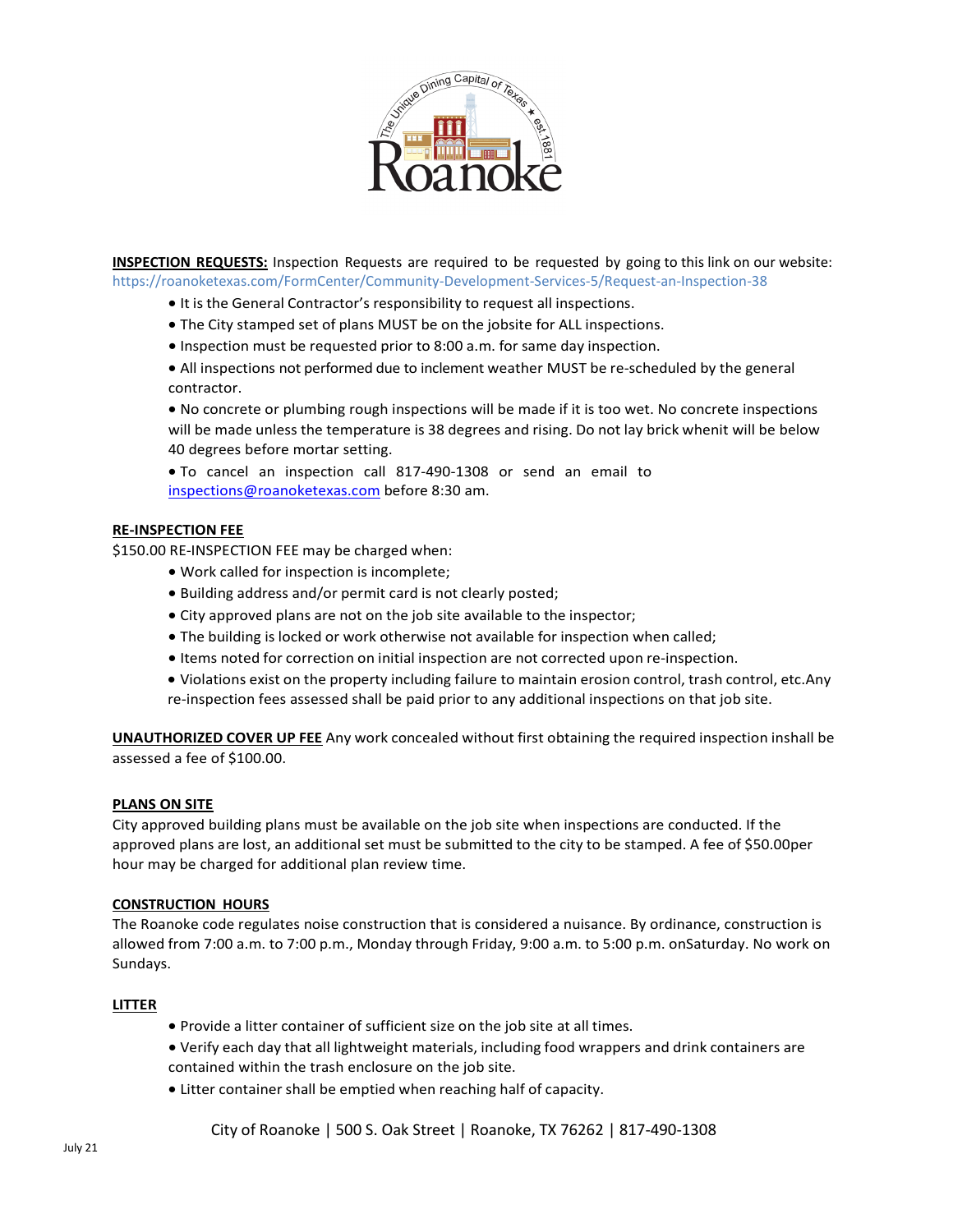

• Inspections may be cancelled and re-inspection fees assessed if trash is uncontained on the jobsite or adjacent properties.

• If a commercial container (dumpster) is used, the City of Roanoke franchise agreement requires Republic Waste Services must be contracted for that service. Contact 817-332-7301. [www.republicservices.com](http://www.republicservices.com/)

#### **RESTROOM FACILITIES**

- Provide a portable restroom facility on job sites unless an indoor toilet is available on the samesite.
- Inspections may be withheld if a restroom facility is not provided.
- Adjacent sites may share grouped facilities with a plan approved by the Building Inspector.

#### **CONSTRUCTION ACCESS/STAGING**

The use of an adjacent lot for construction access or storage of materials is prohibited unless anearth disturbance permit has been obtained and erosion control is in place.

#### **EROSION CONTROL**

- Erosion control must be maintained at all times throughout the project.
- All activity on a site shall comply with City, State, and Federal statutes for storm waterpollution control.
- Storm water inspections are conducted in conjunction with every building inspectionrequested, after a rainfall event, and randomly during construction.
- The city has adopted the NCTCOG iSWM Manual for control methods. Refer to this guideline along with the site SWPPP

[http://iswm.nctcog.org/Documents/technical\\_manual/Construction\\_Controls\\_4-2010b.pdf](http://iswm.nctcog.org/Documents/technical_manual/Construction_Controls_4-2010b.pdf)

**CONSTRUCTION OFFICE/TRAILER** A separate permit is required for any construction trailer. Requirements for submittal: application, site plan, engineered anchor plan, floor plan, water/sewer tiein. Sales trailer requirements also include TAS accessibility requirements and landscape. Additional information see IRC Section R106.

**FIRE SPRINKLER AND ALARM INSPECTIONS** Fire Sprinkler and Alarm tests are scheduled directly withthe Fire Marshal's office and do not go through the building inspection request line. To request a Fire Sprinkler or Alarm test *ONLY* send an email to fireinspections@roanoketexas.com.

**INSPECTIONS REQUIRED** The following list represents typical inspections for residential construction. The list is not all-inclusive and there may be circumstances where additional or special inspections are required. Consult with a Building Inspector to determine when/if such inspections are necessary. Permitcard must be present and City approved (stamped) plans must be on the job site at the time of the inspection. *CITY STAMPED APPROVED PLANS MUST BE ON SITE FOR THE INSPECTION TO OCCUR.*

**1. TEMPORARY POLE** Address shall be posted and pole properly braced.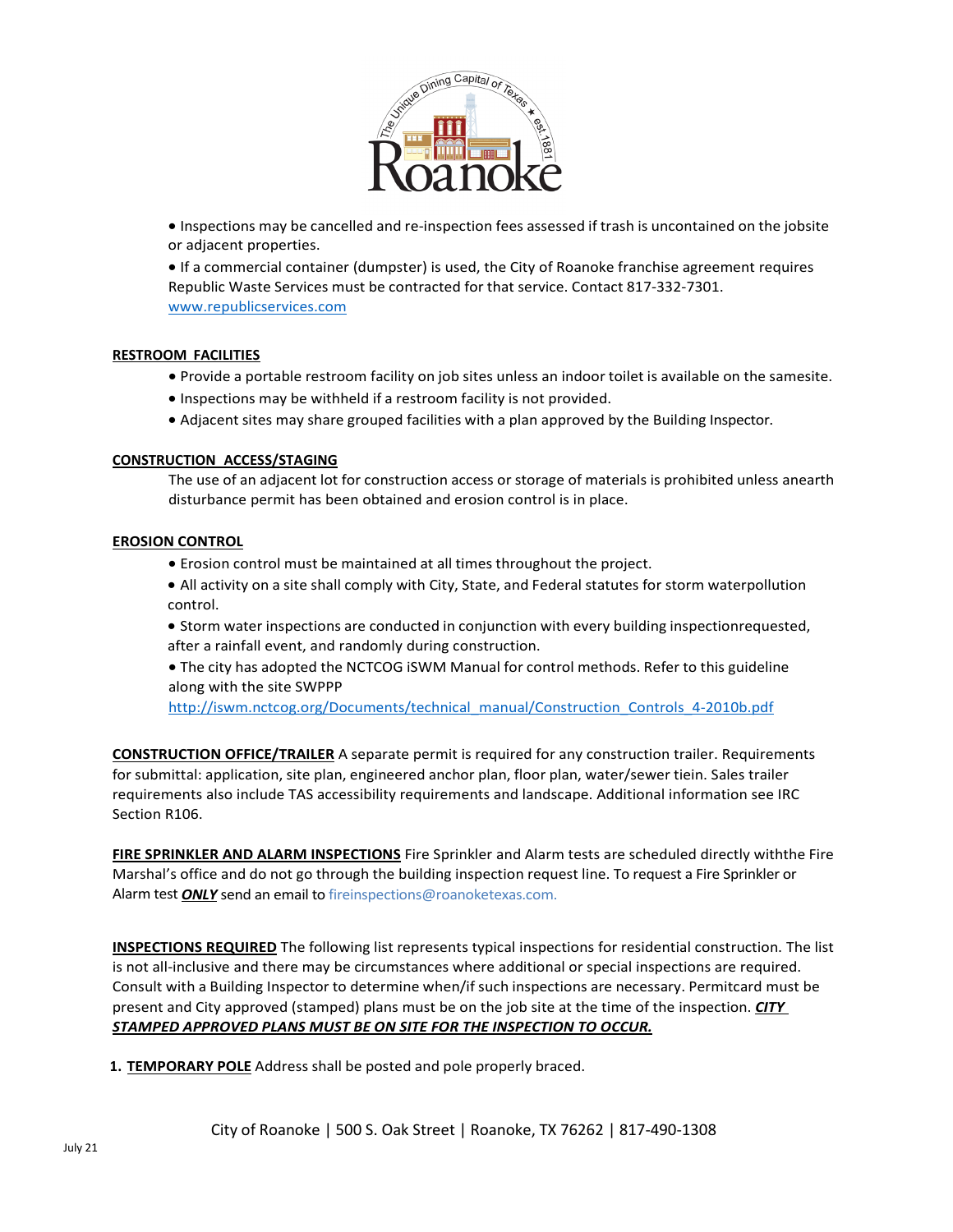

#### **2. PLUMBING ROUGH**

- *A form survey must be provided prior to plumbing rough inspection.*
- Pipe shall be bedded in sand.
- Hot water lines must have minimum ½" insulation.
- Fire sprinkled structures shall have a minimum of 1 ½" uninterrupted water service from tap tofire line riser. Valves are prohibited within service line to fire line riser.
- Pipes passing through concrete shall allow for movement utilizing material with a minimumwall thickness of 0.025 inches.
- Pipes passing under a footing or through a foundation wall shall be sleeved with material thatis at least two pipe sizes larger than the pipe passing through the wall.

**3. ELECTRICAL INSTALLATION IN FOUNDATION** Materials and methods must comply with the 2017 NEC. This inspection may be performed concurrently with the foundation inspection provided the installation is visible for the inspector.

#### **4. FOUNDATION**

- A grounding electrode conductor of bare copper of a least 20ft and not smaller than 4 AWGshall be located horizontally within the bottom portion on the foundation footing that is in direct contact with earth, per 250.52 of the 2020 National Electrical Code
- Structural Steel reinforcing bars when used shall be made available for connecting to the electrical grounding electrode system, per 250.52 of the 2020 National Electrical Code.
- All foundations must comply with Chapter 4 of the 2018 IRC. I Foundation plates or sill shall be treated against subterranean termites per IRC section R318.
- Foundation plates or sills must be bolted to the foundation or foundation wall with no less than  $\frac{1}{2}$ " nominal diameter steel bolts embedded at least 7" into the concrete or masonry and spaced nomore than 6' apart. A minimum of one bolt shall be located within 12" of each end of each section of sill plate. A properly sized nut and washer must be tightened on each bolt to the plate.

**5. FIRE SPRINKLER SYSTEM** (where applicable) Sprinkled structures shall have fire sprinklersystem installed, inspected and approved by Fire Marshall's Office prior to seconds inspection.

*6.* **BRACED WALL –** Installed per Braced Wall detail sheet. *DO NOT INSTALL HOUSE WRAP PRIOR TO INSPECTION (i.e. Tyvek)*

**7. SECONDS** Request for 2NDS includes framing, electric, plumbing, and mechanical trades which are inspected simultaneously. It is the general contractor's responsibility to call for the inspection when **all trades are ready.** The house shall be enclosed, roof covering installed, temporary doors set, and all windows installed with fenestration stickers attached. The house shall be free of scrap building materialsand swept clean before an inspection.

#### **FRAMING**

• Engineered framing systems including wall bracing shall require the design engineer's letter of compliance.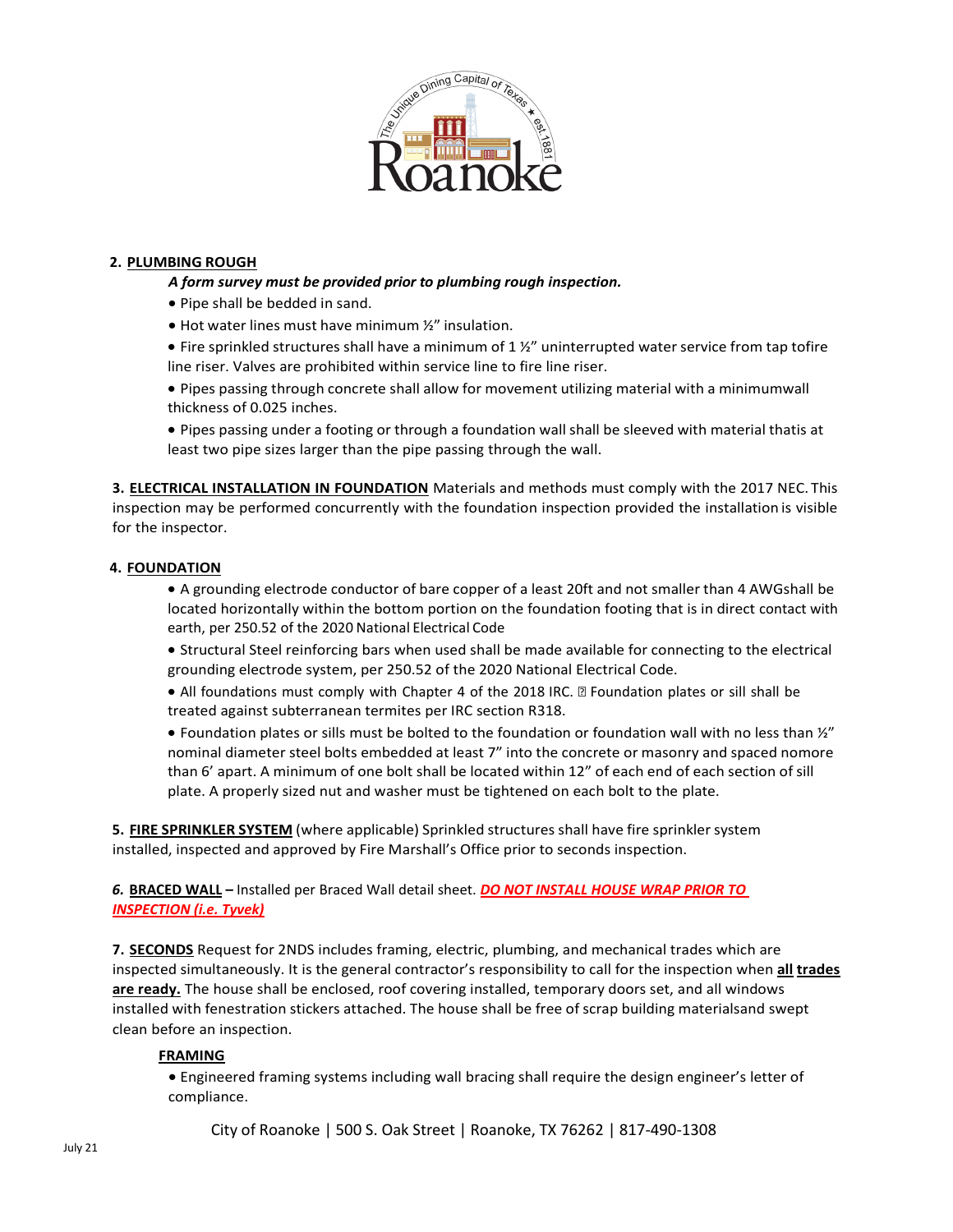

• Factory-built metal fireplaces and chimneys shall be installed at the time of framing inspectionand shall comply with the manufacturer's installation requirements and/or Chapter 10 of the 2018 IRC (whichever is more restrictive). Installation manual shall be provided at each unit.

• Stairways shall comply with the 2018 IRC Section R311.

• Attics containing appliances requiring access shall be provided clear access opening dimensions a minimum of 20 inches by 30 inches, or larger and large enough to allow removal ofthe largest appliance. A walkway to an appliance shall be rated as a floor. As a minimum, for access to the attic space, provide one of the following: a permanent stair, pull down stair with a minimum 300 lb capacity, an access door from an upper floor level.

• One layer of No.15 asphalt felt or other approved water-resistive barrier shall be installed overall exterior walls in accordance with IRC 703.2. Approved barriers shall comply with manufacturer's installation requirements.

• Operable windows located more than 72 inches above finished grade or surface below shall require the lowest part of the clear opening to be a minimum 24 inches above the finished floorof the room in which the window is located.

**ELECTRIC ROUGH IN** Materials and methods shall comply with 2020 NEC.

- All splicing of conductors shall be complete at boxes.
- Ground and neutral conductors shall be made up in all indoor panels at rough-in stage.
- Bonding screws (where required) must also be installed at this time.
- A grounding electrode conductor must connect to any metallic cold water piping with a supplemental grounding rod or to any approved grounding electrode.
- Recessed luminaires installed in the building thermal envelope shall be IC-rated and sealed to limit air leakage between conditioned and unconditioned spaces.
- CSST systems shall be bonded to the electrical service grounding electrode system at the point where the gas service enters the building. The bonding jumper shall not be smaller than 6 AWG copper wiring or equivalent.

#### **PLUMBING TOP-OUT**

- Notching, boring, and cutting of framing shall comply with Section R602
- Hot water lines must have minimum ½ inch insulation.
- T & P drain lines and pan drain lines cannot be combined, must run separately to the outside,and cannot be installed in the slab.
- All water heaters must have a metal drip pan with drain.
- Removable, self-draining, frost-proof hose bibs must be installed.
- Combustion air inlets and grills must be installed at water heater closets.
- All vents must extend through the roof with flashings installed.
- Air Admittance Valves are permitted for limited use for islands and bar sinks only. Building Inspector approval is required for any other locations before installation.
- Roof drains that are concealed within the construction must be installed and tested.

#### **GAS SYSTEM ROUGH IN**

- Gas system must be complete.
- A pressure test must be performed consisting of a three (3) lb. air test utilizing a (5) five lb. diaphragm gauge.
- All log lighter valves must have the key installed for testing past the valve.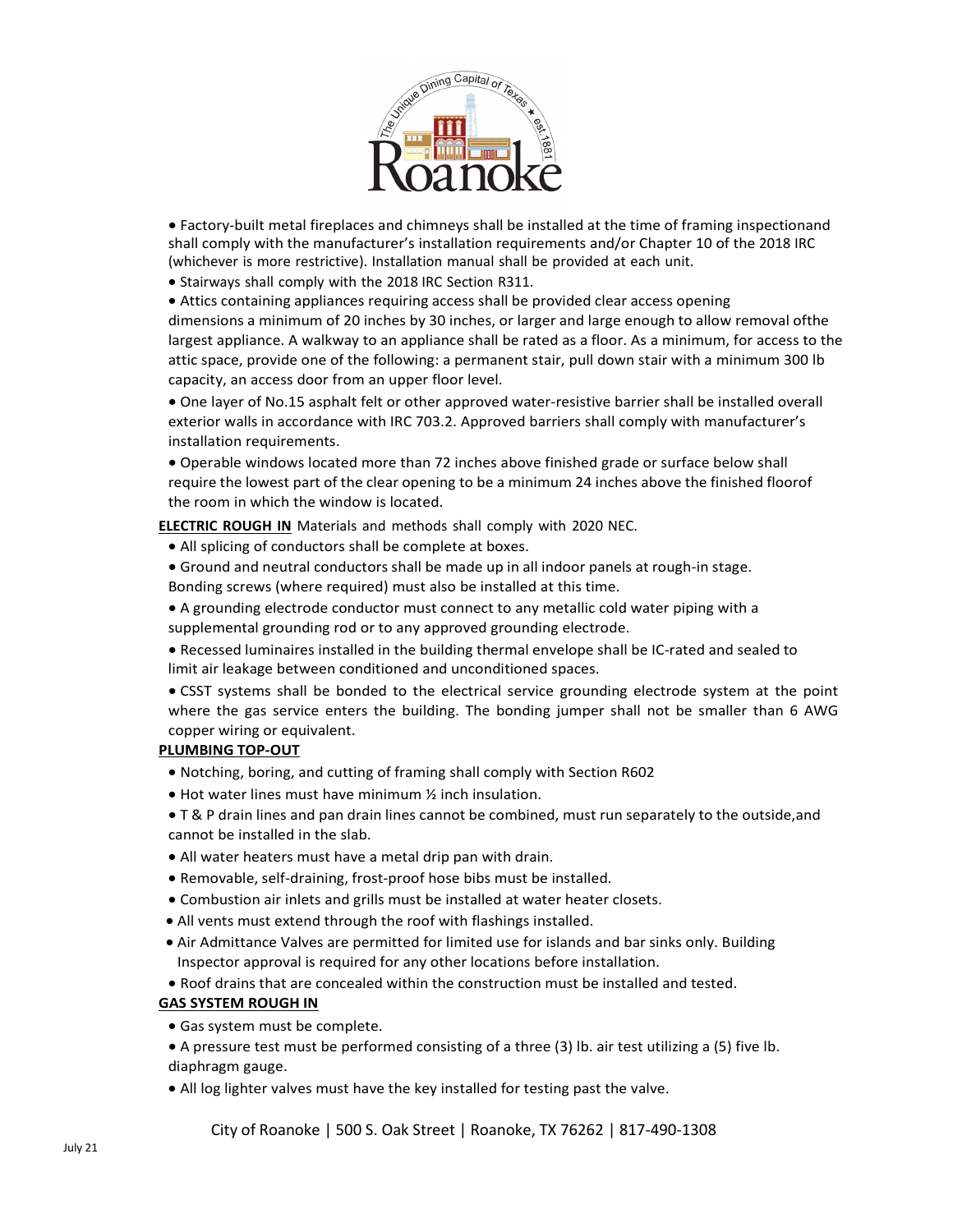

- All gas lines must be properly secured and supported.
- Gas pipe in contact with any masonry must be galvanized or wrapped.
- CSST systems shall be bonded to the electrical service grounding electrode system at the point where the gas service enters the building. The bonding jumper shall not be smaller than 6 AWG copper wiring or equivalent.
- CSST systems shall have a shut-off valve for each outlet at the manifold and identified.

#### **MECHANICAL ROUGH IN**

• Supply ducts 3 inches or greater in diameter in attics shall be insulated to a minimum of R-8. Smaller ducts shall be insulated to a minimum R-6. Exception: Ducts located completely withinthe building thermal envelope.

- Ducts shall be sealed with approved tapes or mastics; duct tape is not permitted.
- If duct testing is done at this time submit written report from the third party inspector.
- A/C condenser lines require piping insulation of ¾ inch minimum or R-3.

• Flexible ducts must be supported and turns must be made in such a way that the air flow is not restricted. See duct manufacturer's specifications.

• Combustion air vents must be installed in closets enclosing gas appliances the top and bottom portion of closets enclosing gas appliances and comply with Chapter 18, IRC.

• Provide draft stop at each ceiling level around chimneys of factory built fireplaces unless more restrictive in manufacturers listing requirements.

• Makeup air shall be provided for all exhaust hood systems capable of exhausting in excess of400 cfm at approximately equal to the difference between the exhaust are rate and 400 cfm. Such makeup air system shall be equipped with a means of closure and shall be automatically controlled to start and operate simultaneously with the exhaust system. Kitchen exhaust makeup air shall be discharged into the same room.

• Direct vent appliances with two-pipe systems shall be installed in attic spaces where spray-

applied foam is used to create a building thermal envelope.

### **8. ENERGY CONSERVATION COMPLIANCE**

**LEAKAGE TESTING** *Required for building thermal envelope and duct systems.*

• Code compliance shall be demonstrated by utilizing third party RESNET certified HERS Raters.The insulation installer cannot inspect his own work. Certificates of compliance shall be on file with the City of Roanoke before requesting a final inspection.

#### **The RESNET certified HERS Rater shall determine compliance of building thermal envelope:**

- At the rough-in stage by performing a visual test in accordance with the 2018 IECC **OR**
- At building final utilizing a blower door test. *A separate insulation inspection shall be required at rough in and final if this option is chosen.*

#### **The RESNET certified HERS Rater shall test ducts, air handlers, filter boxes, and plenums forleakage:**

- At the rough-in stage where leakage tolerances are greatest **OR**
- At building final where leakage tolerances are less
- New and/or existing air handlers, ducts, filter boxes, and plenums that serve additionsand remodel projects shall be tested for leakage.

#### **INSULATION INSPECTION**

• Performed by RESNET certified HERS Rater.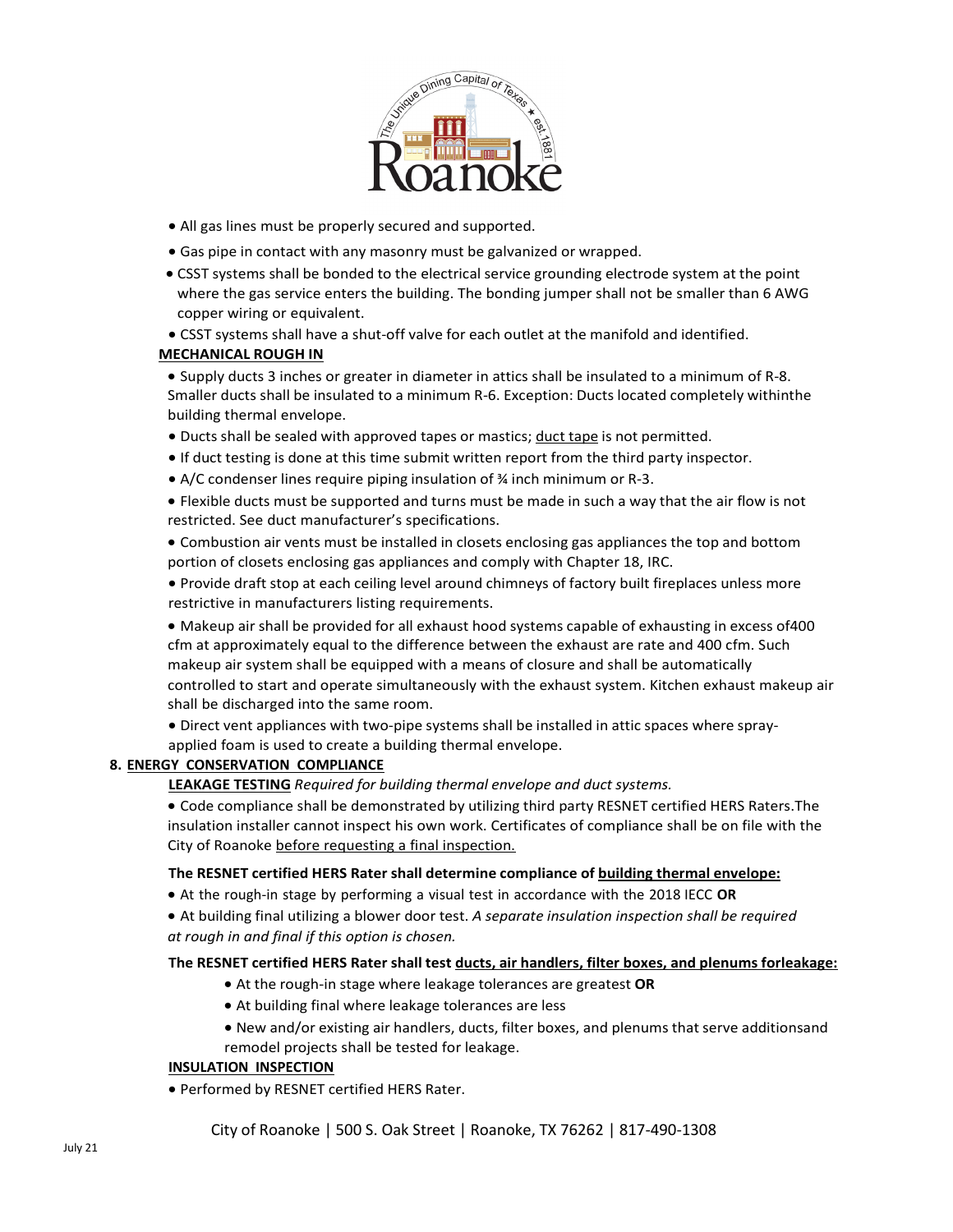

- All penetrations and openings in building envelope must be sealed.
- Seal attic and floor penetrations where MEP installations penetrate building envelope.
- Seal fireplace cavities where adjacent to building envelope.
- All windows must be installed with NFRC label attached.
- All batt insulation must be labeled and legible.
- Insulation batts installed in walls shall be totally surrounded by an enclosure on all sides consisting of framing lumber, gypsum, sheathing, wood structural paneling, or other equivalentmaterial approved by the Building Inspector.
- Spray-foam applied insulation shall require an installer's certificate that demonstratesapproved Rvalues for the installation.

**9. MASONRY AND FACTORY-BUILT FIREPLACE AND CHIMNEY** shall comply with Chapter 10 of the 2018 IRC.

• Inspection required when firebox, damper, and first flue tile are in place. Do not lay face brick before inspection.

• Minimum 2" gap must be maintained between masonry fireplace walls and wood studs or anyother combustible material. This includes ISOKERN and FIREROCK fireplace systems

• Factory-built Chimneys shall be listed and labeled and installed and terminated in accordancewith the manufacturer's instructions. Installation manual shall be provided at each unit

**10. WALL-TIES** Wall ties may be requested concurrently with 2NDS or may be called separately afterwards. For brick veneer provide one tie per 3 ¼ square feet (for 16" framing one every 24" high orfor 24" framing one very 16" high) unless structural engineer or architect specifies more. Moisture barrier must be applied before inspection.

**11. STUCCO/EIFS INSPECTIONS** – Installer's certificate shall be on file with the City of Roanoke. **Curing Requirements** - the finish coat for two-coat cement plaster shall not be applied sooner than 7days after application of the first coat. For three-coat cement plaster, the second coat shall not be applied sooner than 2 days after the first coat. The third coat shall not be applied sooner than 7 daysafter the second coat.

Inspections required are:

• Paper Inspection - at framing inspection, inspector will verify two layers of Kraft grade D building paper per Section R703.7 or other approved material. Upper layer shall overlap lower layer a minimum of 2 inches. Horizontal joints shall overlap minimum 6 inches. Window framesshall be properly sealed and flashed.

- Insulation (EIFS) Inspection mechanical fasteners installation shall be as required by the ICCreport.
- Lath Inspection lath and lath fasteners shall be corrosive resistant. Staples shall be spaced a maximum of 6 inches or as otherwise approved. Weep screeds shall be installed a minimum of 4 inches above grade or 2 inches above an impervious surface.

**12. TUB ENCLOSURE** Pump motor electrical bonding (where required), wiring, and tub seal inspection is required for any whirlpool or garden tub. Access shall be provided to circulation pumps in accordance with the fixture or pump manufacturer's installation instructions. Where the manufacturer's instructions do not specify the location and minimum size of field-fabricated access openings, a 12-inch by 12-inch minimum size opening shall be installed for access to the circulation pump. Where pumps are located more than 2 feet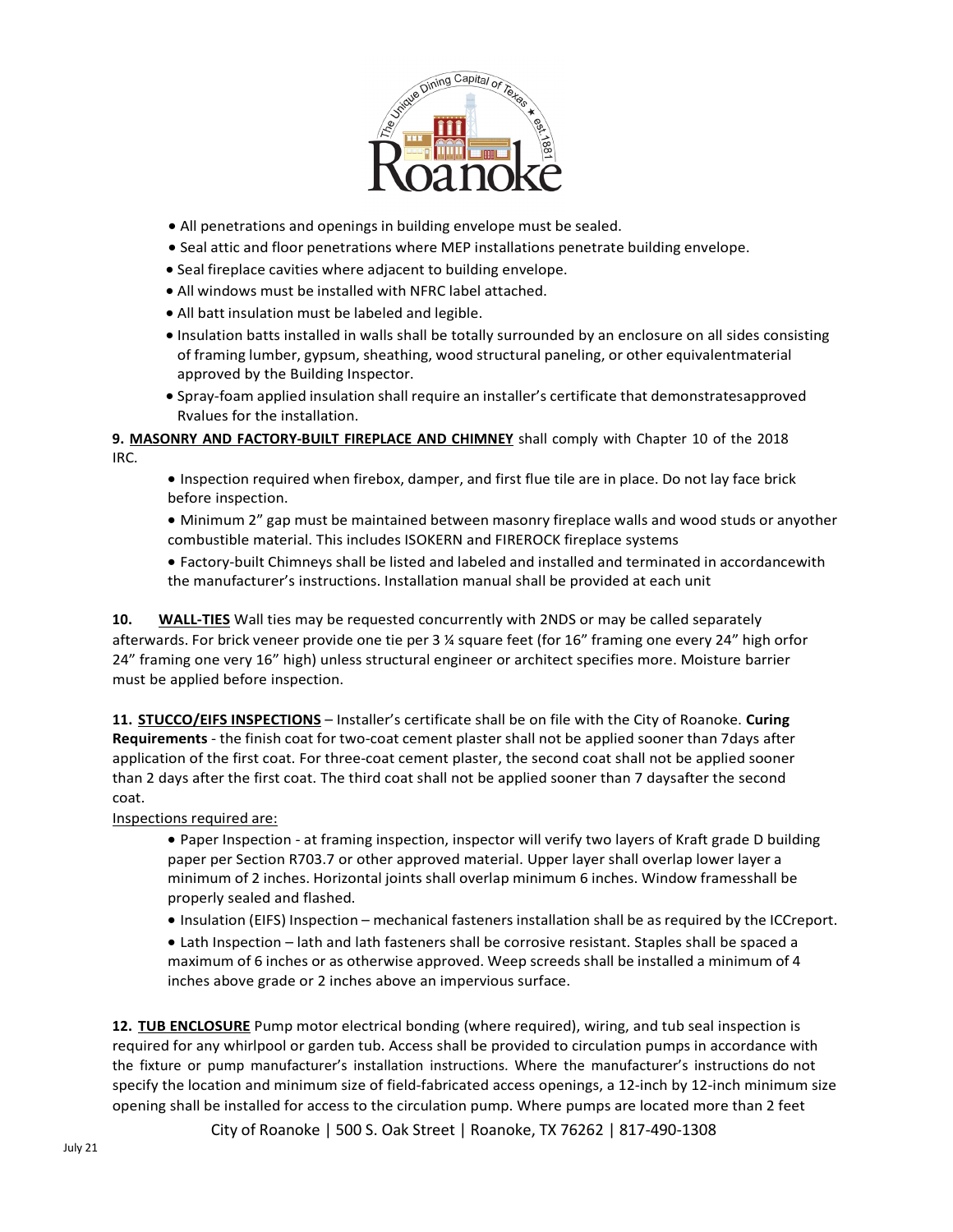

from the access opening, an 18-inch by 18-inch minimum size opening shall be installed.A door or panel shall be permitted to close the opening. In all cases, the access opening shall be unobstructed and be of the size necessary to permit the removal and replacement of the circulationpump. IRC P2720.

**13. UTILITIES INSPECTION** – Permanent electric and gas meters must be installed before requesting

building final.

#### **ELECTRIC METER RELEASE**

- Electrical system must be complete with all switches and receptacle outlets installed.
- Electrical fixtures or equipment not installed shall require conductors be capped off with wire nuts and blank cover plates shall be placed over the outlet boxes. Cover plates are not required on outlets over 8 feet high.
- Overcurrent protection devices shall not be installed for equipment that is not installed. Blank covers shall be installed at such openings at electric panel.
- All circuits shall be specifically labeled at the electric panel with permanent marker.
- Service grounding electrode conductor(s) shall be accessible for inspection of connection to grounding electrode.
- Receptacles and switches shall be secured within approved boxes with cover plates attached. Extension of devices from walls for tile work, cabinetry, etc. is prohibited.
- Pull-down attic access stairs that serve equipment shall be installed and secured properly withlag bolts.
- HVAC equipment shall be identified by number at each unit as well as electric panel. Overcurrent protection sizing shall be in accordance with manufacturer's nameplate rating.
- Smoke and carbon monoxide detectors shall be installed at the time of inspection.

#### **GAS METER RELEASE**

- All gas appliances shall be installed. *EXCEPTION:* Kitchen range/oven/cooktop.
- All gas appliance vents shall be installed with proper clearance from combustibles.
- Gas system must be complete.
- Sediment traps shall be installed where required.
- Install gas valves on all gas outlets. Systems utilizing CSST shall have valves installed for each outlet at the manifold. Each outlet shall be identified using permanent marker.
- Three (3) lb. air test on gas system using a five (5) lb. diaphragm gauge.
- Gas outlets installed for future use shall have valves installed with a threaded plug.
- Log lighters shall be capped with key installed for testing past valve.

• Pull-down attic access stairs serving equipment shall be installed and secured properly with lag bolts.

#### **14. APPROACHES, SIDEWALKS AND PAVING**

These inspections are conducted by Public Works and scheduled by emailing the inspection request line.Approaches and pavement in right-of-way must be approved before any concrete pour is initiated.

**15. LANDSCAPE FINAL INSPECTION** Where specific landscape plantings are required by statute in a residential subdivision, a Landscape Final Inspection must be obtained PRIOR to calling for Building Final.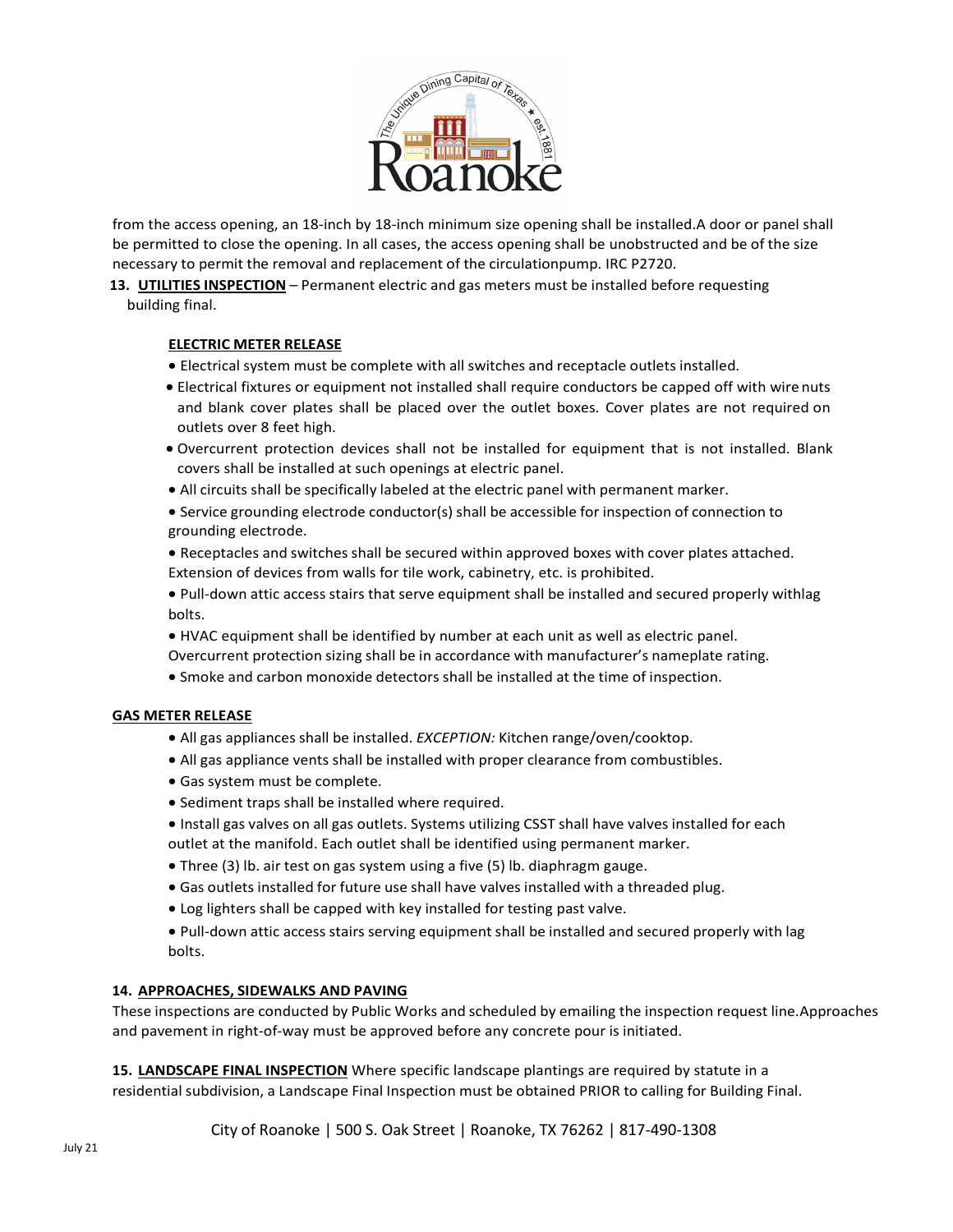

### **16. FINAL LOT GRADING INSPECTION (concurrent with building final)**

• Permanent vegetation (sod or hydro mulch) shall be established on the site with evendistribution throughout.

• During adverse weather conditions such as drought, floods, extreme heat/cold, etc., the Building I may authorize the installation of temporary stabilization until such time aspermanent measures can be established.

• Temporary stabilization shall include BMP's listed in the iSWM manual produced by NCTCOG.

#### **17. BUILDING FINAL**

#### **The following reports are required at Building Final**

- **1. Final Grade**
- **2. Final Energy**
- **3. Backflow Testing Report – SC Tracking**
- **4. CSI – SC Tracking**

• Lot drainage survey or sealed engineer letter stating that the drainage matches the subdivision engineered drainage plan is required in the packet prior to final inspection.

- Electric and gas meters must be installed before requesting a building final.
- Compliance label must be installed on the electrical service panel before requesting final inspection.
- The permanent address must be posted on the house or mailbox.
- The water meter box and water cut-off valve box at must be set at grade with dirt removed.
- Access doors from conditioned spaces to unconditioned spaces shall be weather stripped and insulated to a level equivalent to the insulation of the surrounding surfaces. 2018 IECC R402.2.4.
- All light fixtures must be installed.
- A minimum of 75 percent of the lamps in permanently installed lighting fixtures shall be high efficacy lamps (typically CFL or LED)
- All plumbing fixtures must be installed.
- Sewer clean-outs must be 2" above grade.
- Street, alley, and all flatwork must be clean and clear of mud and debris.
- Yard and garage must be clear of debris and trash.
- Fire sprinkled structures shall be inspected and approved by the Fire Marshal's office prior to final building inspection.

#### **EXPIRED PERMITS**

It is the responsibility of the permit holder to obtain final inspection prior to the expiration of the permit. If there are circumstances beyond your control such that this cannot be done, provide a writtenexplanation to the Building Inspector prior to the expiration date. We will try to work with you on these issues when possible. *Your Contractor Registration can be revoked for allowing permits to expire.*

Permits expire after 180 days of no inspection or activity. A re-instatement fee of \$100.00 will be assessed to reactivate the permit.